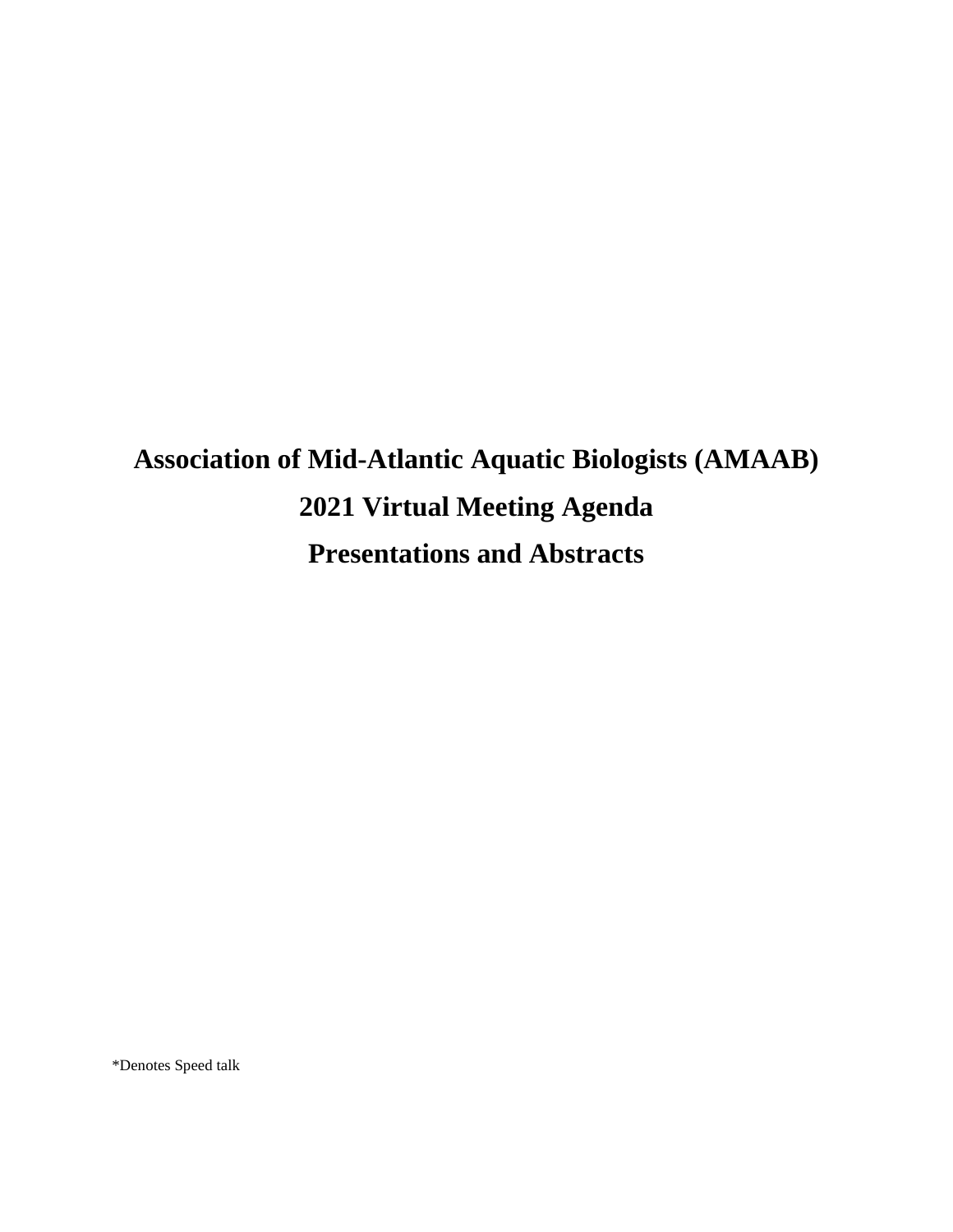# **Agenda**

# **Wednesday, March 31 – 8 – 11 am**

| <b>Time</b>     | <b>Presenter</b>              | <b>Title</b>                                                                                                                                                            |
|-----------------|-------------------------------|-------------------------------------------------------------------------------------------------------------------------------------------------------------------------|
| $8:00 - 9:00$   | Mark Southerland              | Vertebrate Community Trajectories in Regenerative Stream<br>Conveyances                                                                                                 |
|                 | Lou Reynolds                  | A comparison of fish assemblages estimated from eDNA and<br>electrofishing at NRSA wadeable streams                                                                     |
|                 | Nathaniel (Than) Hitt         | Accounting for thermal resiliency in brook trout restoration<br>planning                                                                                                |
|                 | Kelly Maloney                 | Towards an assessment of fish habitat for nontidal streams in the<br>Chesapeake Bay watershed                                                                           |
|                 | Nick Walker                   | Evaluating the Impacts of Climate Change on American Eel<br>(Anguilla rostrata) in streams of the northeastern United States                                            |
| $9:00 - 10:00$  | Andrea Kautz                  | Macroinvertebrates.org: A digital teaching collection of aquatic<br>macroinvertebrates created with gigapixel image technology                                          |
|                 | Erica Weir and John<br>Wenzel | Predicting Stream Water Quality via an EPT Genera Based<br>Rapid Assessment                                                                                             |
|                 | Ashlee Widener                | Restoring Streams to Pre-Colonization Conditions in<br>Pennsylvania: What Periphyton, Macroinvertebrates, and Fish<br>can tell us about the Release of Legacy Nutrients |
|                 | Daniel Mondale                | Estimating macroinvertebrate biomass from digital images<br>captured by smart phone cameras: effects of camera lens,<br>specimen size and body form                     |
| $10:00 - 11:00$ | Leslie O. Rieck               | Challenges, barriers, and misunderstandings for implementing<br>small-municipality MS4 programs                                                                         |
|                 | <b>Matthew Shank</b>          | Long-term trends to quantify recovery from abandoned mine<br>drainage and Freshwater Salinization Syndrome impacts in<br>Pennsylvania.                                  |
|                 | Kevin Krause                  | Leveraging an inter-organizational dataset and joint species<br>distribution modeling to understand inland fish communities<br>within the Chesapeake Bay Watershed      |
|                 | Danielle Wynne                | Using Videos to Communicate Science to New Audiences                                                                                                                    |

# **Thursday, April 1, 2021 – 8 – 12 pm**

Various workshops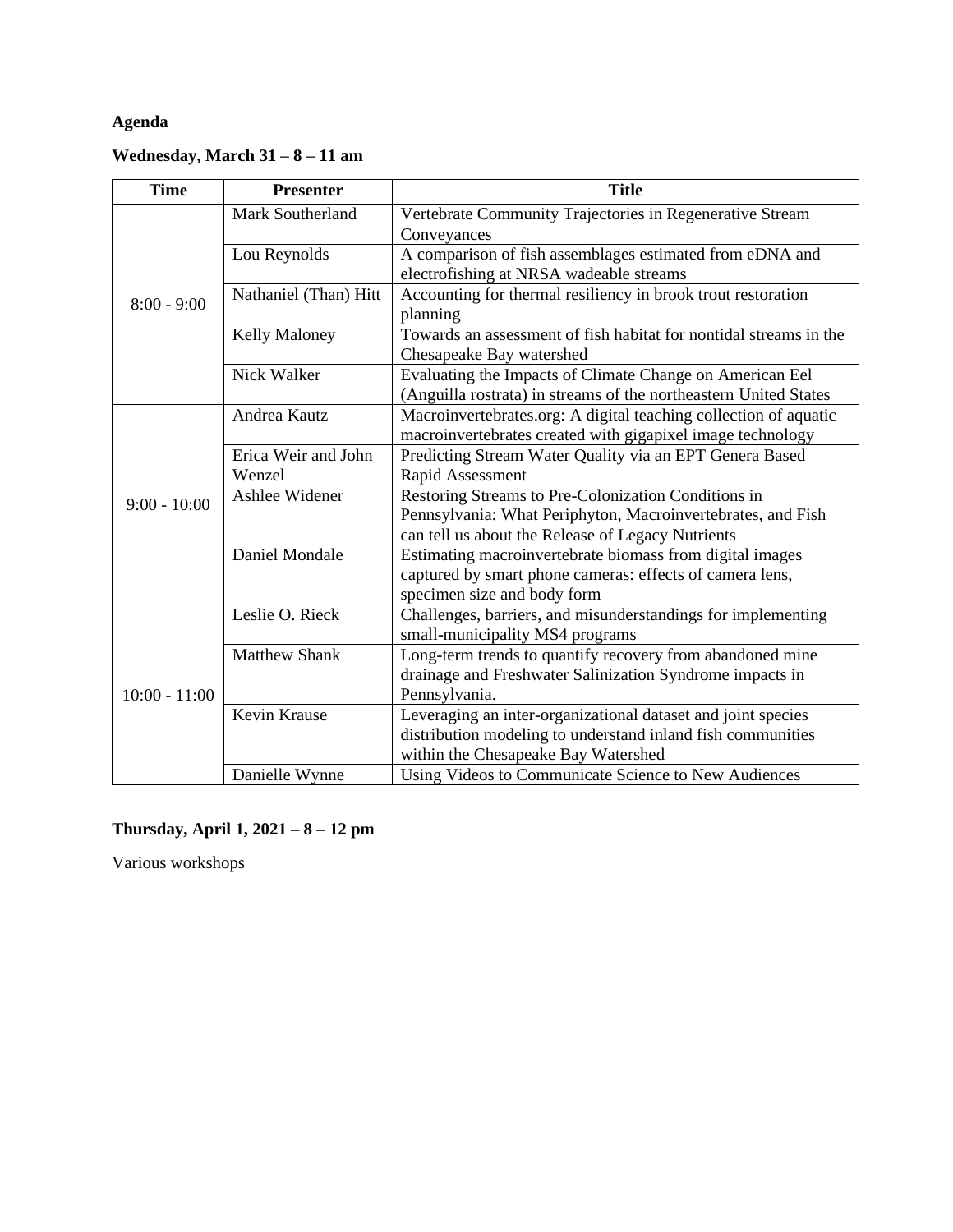#### **Vertebrate Community Trajectories in Regenerative Stream Conveyances**

#### **Abstract:**

This study assessed the trade-offs inherent in stream restorations using the Regenerative Stream Conveyance (RSC) or restored stream-wetland technique. Specifically, it quantifies the aquatic vertebrate community changes that should be expected from RSC restorations implemented in lowland Coastal Plain streams with nutrient-rich waters. We defined the reference conditions (least disturbed) for Coastal Plain aquatic vertebrate communities in both single-thread streams and stream-wetland complexes, using a literature review, existing Maryland Biological Stream Survey (MBSS), and other data. We sampled and analyzed the aquatic vertebrate communities (fish and herpetofauna) in 11 streams that have been converted to RSCs, along with 24 comparable references of three types. In general, RSC fish communities are more similar to low-quality single streams than to high-quality single streams or stream wetland complexes. These results may help practitioners and regulators develop realistic expectations of biotic resource changes that occur when defined-channel stream systems are transformed into lessdefined stream wetland complexes.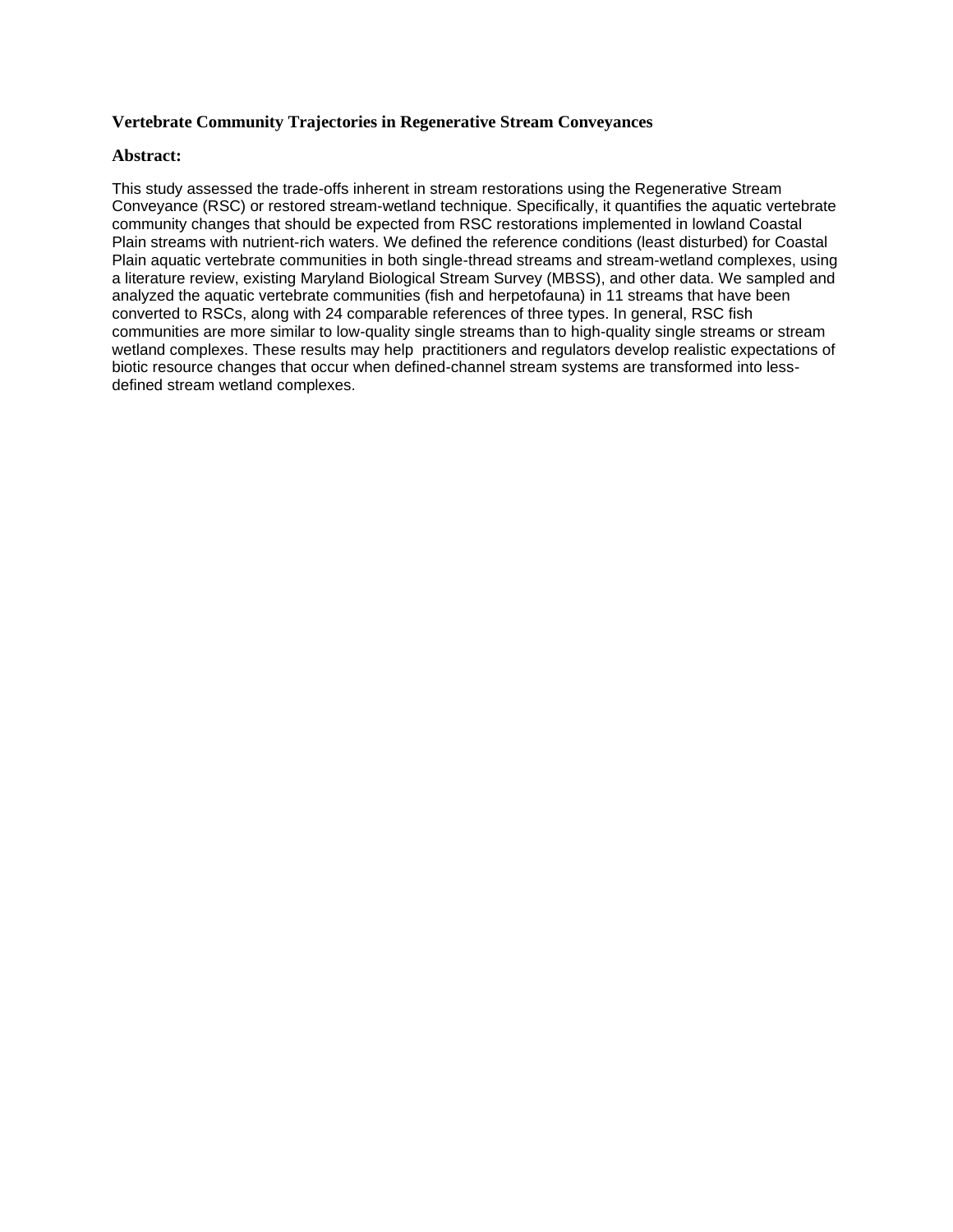#### **A comparison of fish assemblages estimated from eDNA and electrofishing at NRSA wadeable streams**

#### **Abstract:**

Presence and relative abundance of common fish species in an assemblage can be estimated by electrofishing wadeable streams and is the primary sampling method used in the National Rivers and Streams Survey. Environmental DNA (eDNA) is a molecular genetic technique that can be used to identify species from water samples. eDNA sampling might supplant or supplement electrofishing, particularly to identify the presence of rare species at a site, if not caught in the electrofishing sample. Federal agencies, states, tribes, and river basin commissions will all benefit if fish assemblage metrics can be derived from a sample of water. Sample density can increase and will facilitate better spatial analysis of fish data. This data may be used in aquatic life use assessments, invasive species risk assessments, and distribution studies of threatened and endangered species. There remains, however, much work to evaluate eDNA as a fish assemblage sampling tool. We compared electrofishing samples at MidAtlantic wadeable NRSA sites in 2018-2019 with eDNA extracted from a single 1L water sample at the sites using next generation DNA sequencing (NGS) from two gene loci - 12S and 16S.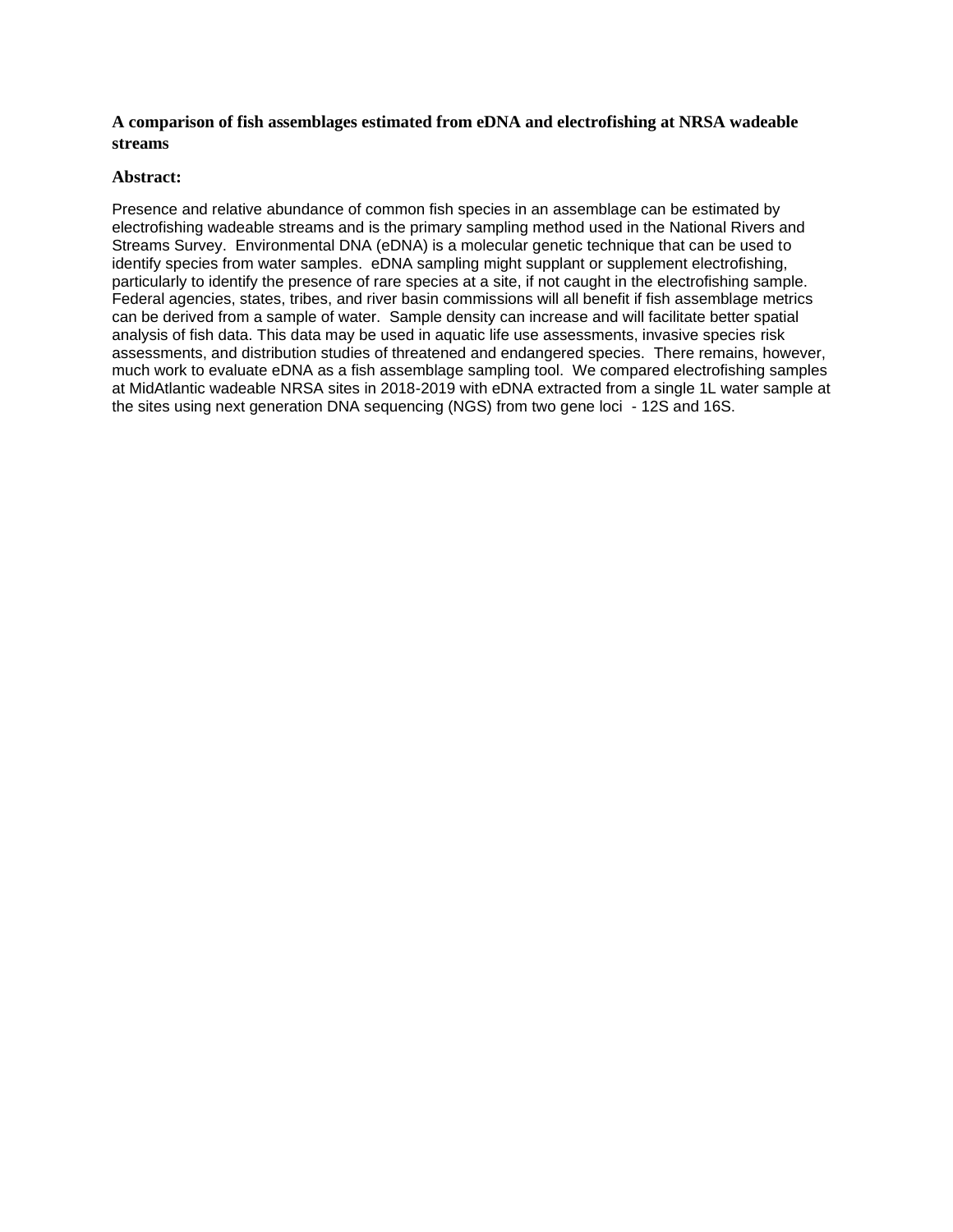#### **\*Accounting for thermal resiliency in brook trout restoration planning**

#### **Abstract:**

We investigated the role of groundwater-surface water interactions on thermal habitat resiliency and restoration opportunities for native Brook Trout in the Canaan Valley National Wildlife Refuge in West Virginia. We modeled thermal habitat based on stream temperature correspondence to air temperature in summer months of 2018 and 2019 (38 and 33 sites, respectively). Results revealed several discrete zones of high groundwater influence which kept stream temperatures below physiological stress thresholds for Brook Trout. Our study highlights the importance of groundwater dynamics for coldwater fisheries restoration in Appalachia.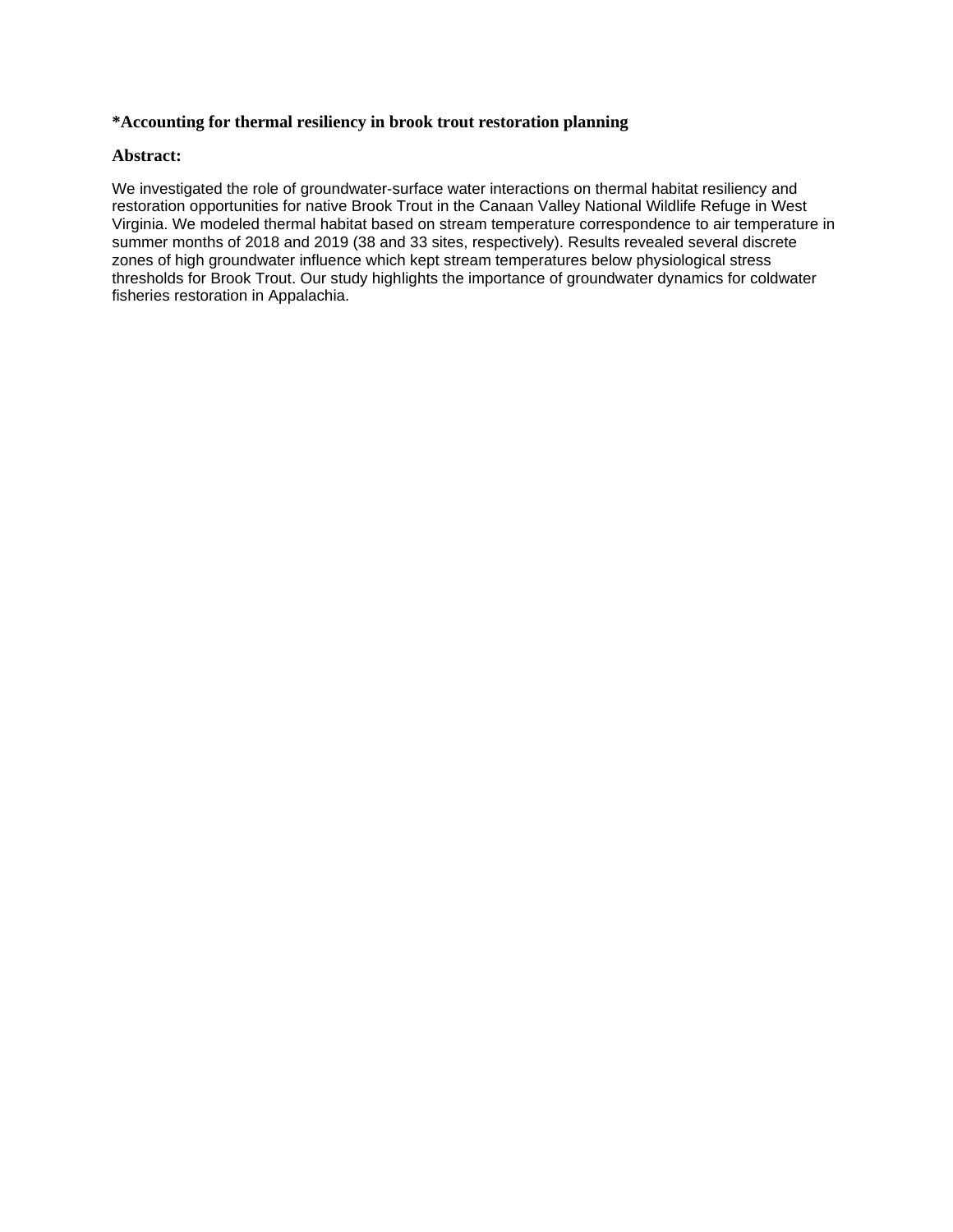#### **\*Towards an assessment of fish habitat for nontidal streams in the Chesapeake Bay watershed**

#### **Abstract:**

The Chesapeake Bay Program Fish Habitat Action Team has a need to assess fish habitat for all nontidal stream reaches in the Chesapeake Bay watershed. We present preliminary findings from a study that is designed to fulfill this need by using an extensive fishes data set comprising over 25,000 sampling events from 21 sampling programs. All fish data were checked for errors and synthesized into a single data set which was linked to the NHDPlus flowline framework. For samples with fish community data, we calculated 194 site specific metrics and are examining a subset determined by previous national programs (National Fish Habitat Partnership and USEPA NRSA) of use for regions in the watershed. We are further testing 11 metrics based on functional traits not evaluated in these national studies. Initial results suggest some metrics are able to discern least from most disturbed sites, but results varied across aggregated regions. Metrics that pass multiple selection criteria to determine sensitivity will be incorporated into models to predict their values at unsurveyed reaches.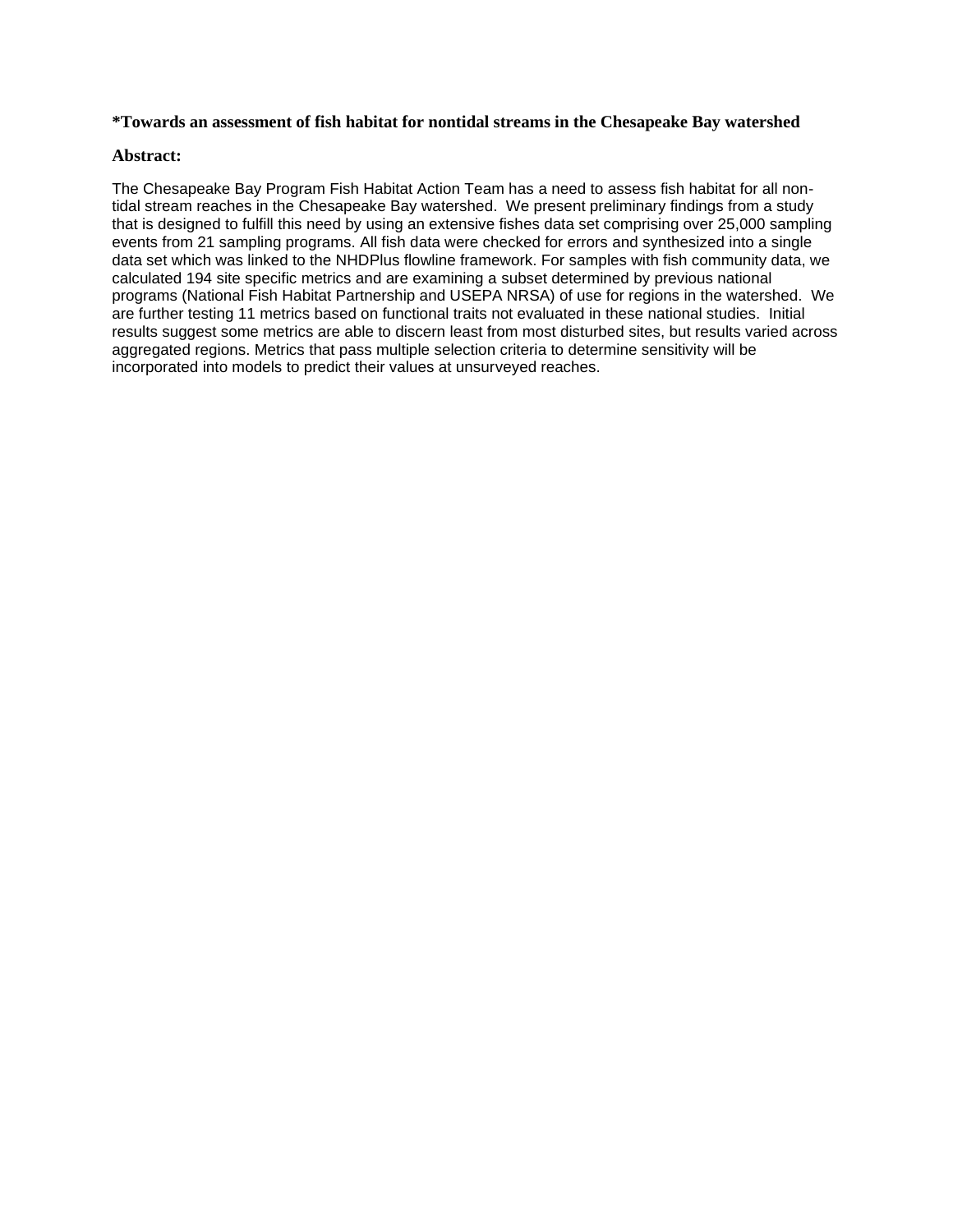## **\*Evaluating the Impacts of Climate Change on American Eel (Anguilla rostrata) in streams of the northeastern United States**

#### **Abstract:**

The American Eel (Anguilla rostrata) is a catadromous fish affected by a variety of anthropogenic impacts, including climate change. The eel is a Species of Greatest Conservation Need (SGCN), it is economically and culturally significant, and is a management focus by the Atlantic State Marine Fisheries Commission and U.S. Fish & Wildlife Service. A climate-induced shift in the water temperature and salinity can affect the range, distribution and density of migratory fishes. To address this, we propose the development of a decision framework for assessing the response of American Eel to climate change and other factors for the inland portion of its range in the northeast. This framework will include the capability to build out information on passability metrics in order to simulate the impacts on the American Eel population based on potential climate-induced changes in land use, stream metrics, biological interactions, and accessibility (dams and barriers). There is a significant lack of data concerning American Eel across its range so this work will additionally build out information on eel density data, fishway locations and the use of mitigation measures at hydropower facilities (i.e., shutting off turbines during migration times) and assisted migration (trucking around dams).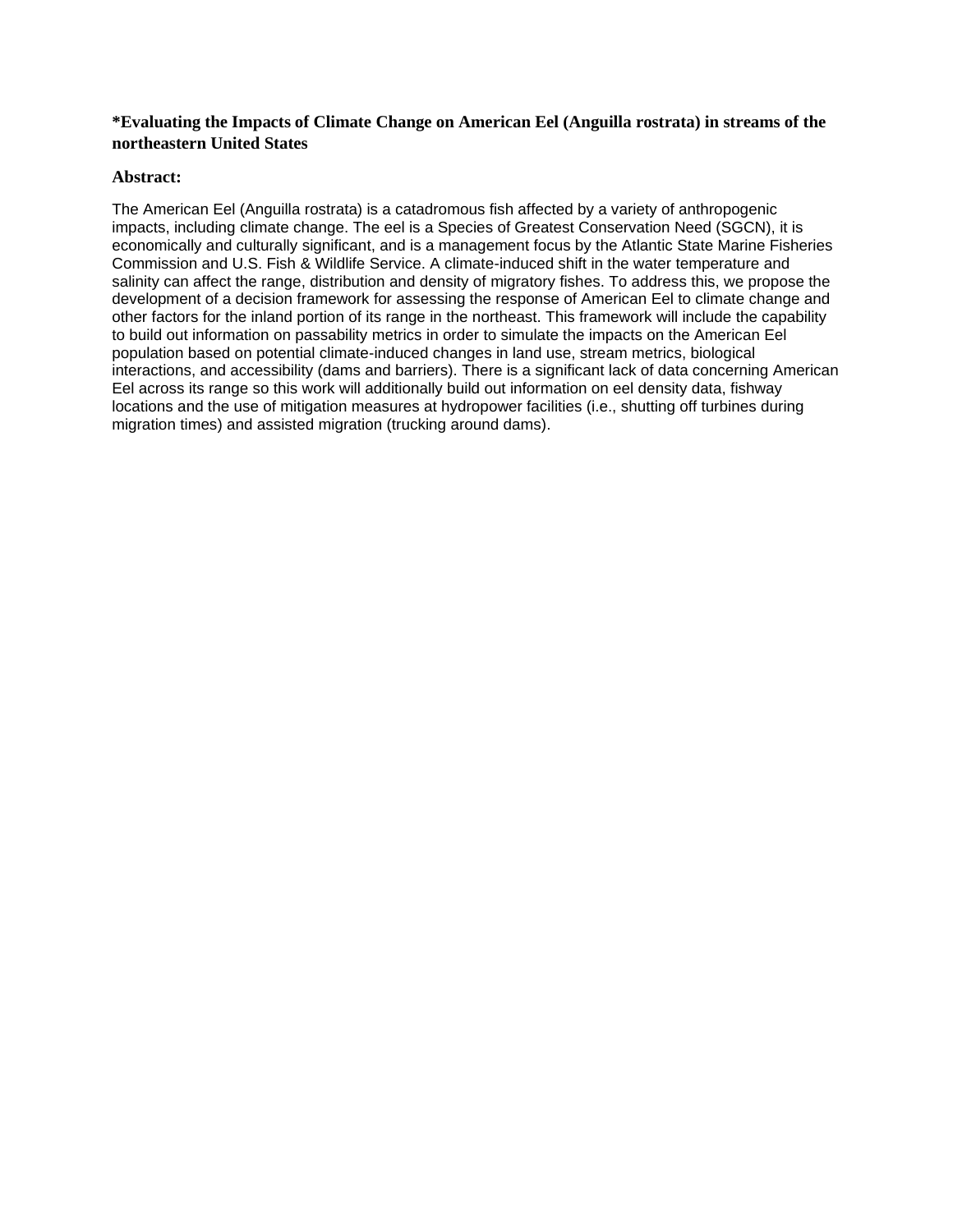# **Macroinvertebrates.org: A digital teaching collection of aquatic macroinvertebrates created with gigapixel image technology**

#### **Abstract:**

Aquatic macroinvertebrate surveys are key in biomonitoring studies used to assess water quality in freshwater rivers and streams. Reliable identification of these aquatic taxa is necessary for the legitimacy of these studies and may be difficult to achieve if not done by a trained entomologist. One obstacle to training workers at any level is the relative difficulty of providing appropriate reference material (the teaching collection) for learning the taxa. The use of dichotomous keys involves rejecting many alternatives to arrive at the correct ID, so having a collection of possible taxa to reference can be very useful. Macroinvertebrates.org is a web-based tool designed to complement pictorial or descriptive keys, ultimately serving both the beginner and the expert. The invertebrates are photographed using gigapixel image technology, which combines hundreds or thousands of individual photos into one very highresolution image. The images are annotated to direct the learner to diagnostic characters needed for various levels of identification (order, family, and genus). The site includes ~160 total taxa found across the eastern U.S. and is freely accessible to the public.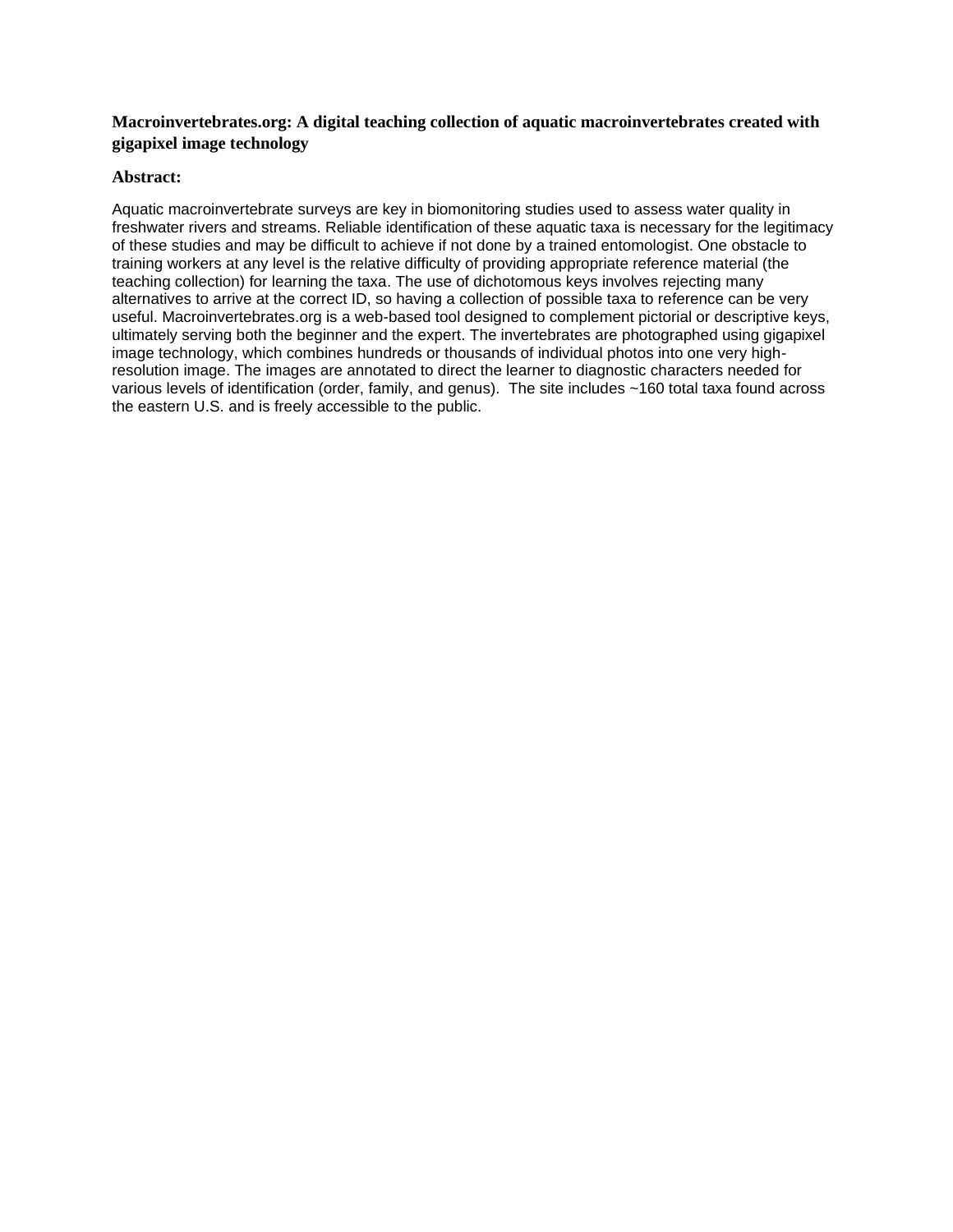**Predicting Stream Water Quality via an EPT Genera Based Rapid Assessment** 

**Abstract:**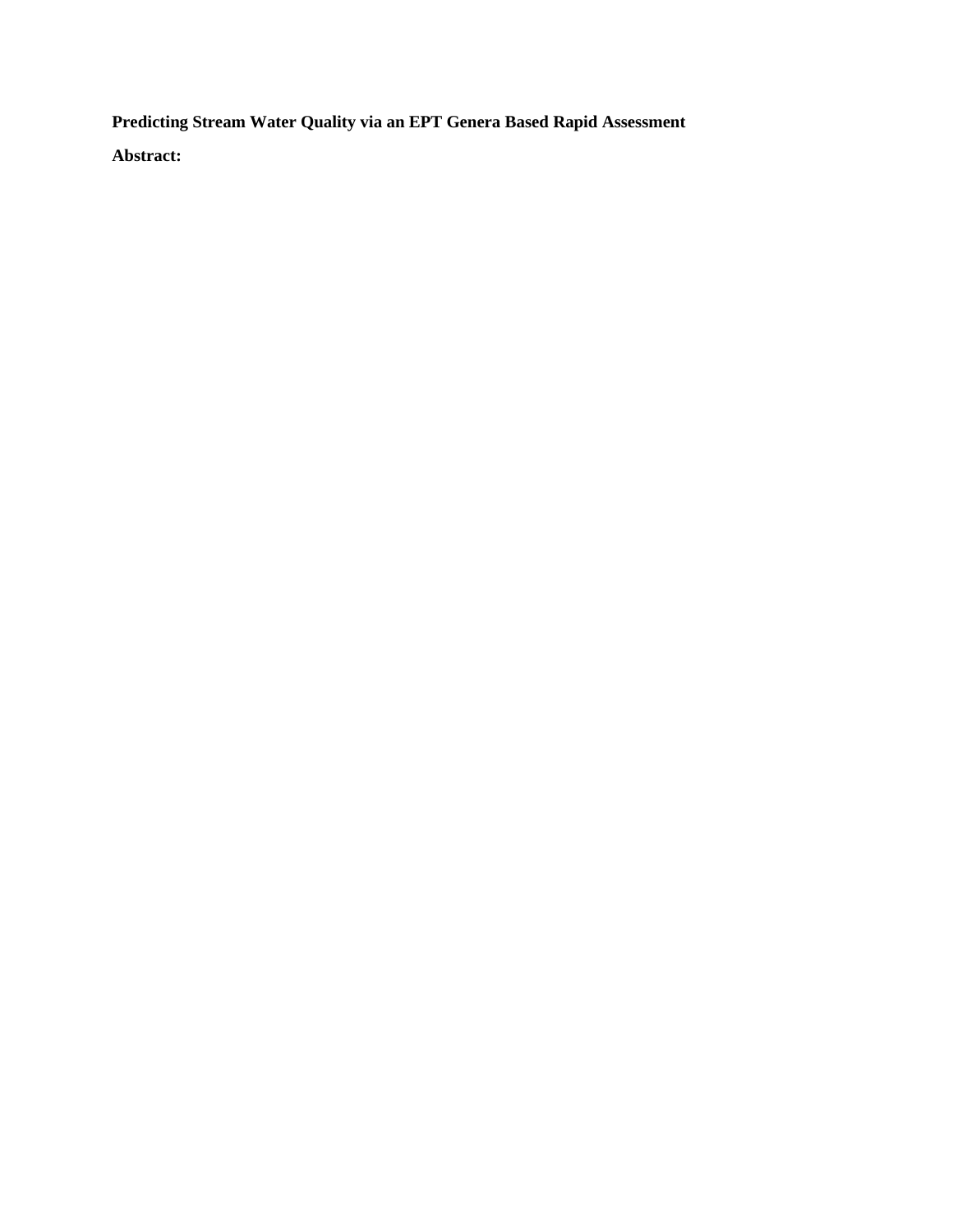# **\*Restoring Streams to Pre-Colonization Conditions in Pennsylvania: What Periphyton, Macroinvertebrates, and Fish can tell us about the Release of Legacy Nutrients**

#### **Abstract:**

Past anthropogenic activities have severely impacted stream function and lateral connectivity with floodplains. At Ryerson State Park and Robinson Run in Pennsylvania, the Department of Environmental Protection is reconnecting smaller stream channels with their floodplain to restore streams to presettlement conditions and increase water and nutrient retention. However, this method is controversial because it can lead to nutrient enrichment through exposure to legacy sediment resulting from floodplain grading which can impact biological communities. We investigated responses of periphyton, macroinvertebrates, and fish to nutrient levels (total N and P) at N=6-9 restored and unrestored sites in western Pennsylvania. Summertime nutrient levels (total N and P) ranged from 0.4 – 2.9 mg/L. Periphyton from erosional rock scrubs was analyzed for ash-free dry mass and chlorophyll a. Macroinvertebrates were sampled using kick, dip and Hess style bucket samplers in order to obtain species richness, abundance, and estimates of biomass in focal grazers and filter-feeders. Fish were sampled along a 100-meter reach using a long-line electrofishing method and seines. Preliminary results and correlations between nutrient level and biomass of periphyton, macroinvertebrates will be discussed.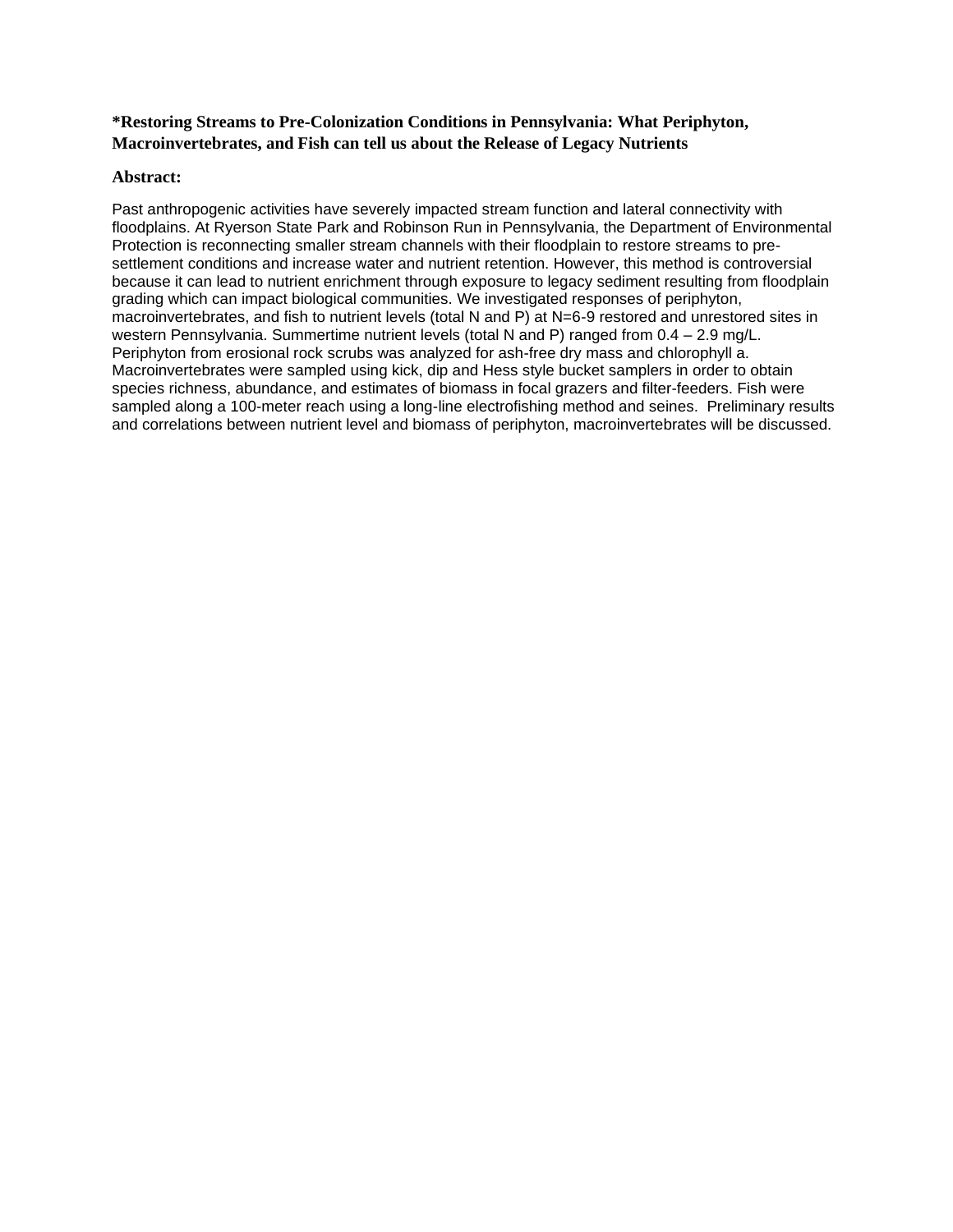# **\*Estimating macroinvertebrate biomass from digital images captured by smart phone cameras: effects of camera lens, specimen size and body form**

#### **Abstract:**

There is increasing concern about long-term declines in biomass of arthropods in both terrestrial and aquatic ecosystems that are thought to be related to changes in climate and other anthropogenic influences. Aquatic biologists also use biomass to understand how energy and nutrients flow through ecosystems. Measuring biomass of small individual invertebrate specimens, however, is time consuming and requires repeated handling as specimens are transferred from sample containers, viewed under the microscope, sorted, then weighed to obtain wet or dry mass. We explored the efficacy of using smart phones to obtain digital images of preserved macroinvertebrates in mixed samples and then using those images to estimate biomass from body length and head width measurements. Focal taxa included specimens with hard vs soft exoskeletons, and of varying size. Specimens were then removed from 70% ethanol, blotted dry, and weighed to the nearest 0.1 mg . Correlation analyses were used to investigate relationships between morphological measurements from digital images and actual measures of wet mass.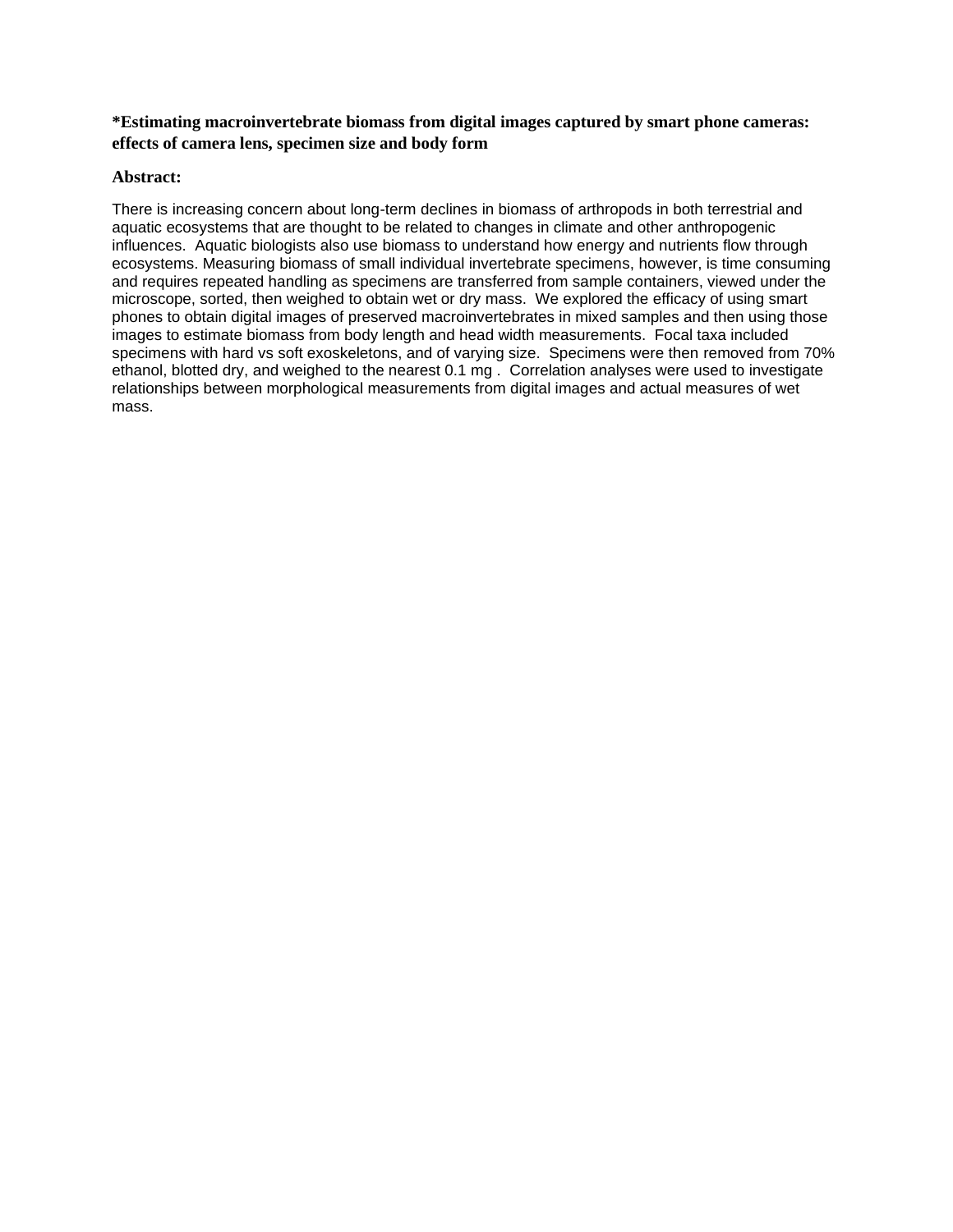#### **Challenges, barriers, and misunderstandings for implementing small-municipality MS4 programs**

#### **Abstract:**

Federal regulations for municipal separate storm sewers (MS4) in the United States have been in place since 1990 as part of the Nation Pollutant Discharge Elimination System (NPDES), aiming to reduce sediment and pollutant loads originating from urban areas. However, small-municipal MS4 permittees face several challenges, barriers, and misunderstandings in their efforts to regulate stormwater. We summarize common challenges concerning MS4 management and offer real-world examples of effective approaches for satisfying MS4 requirements. For example, there is no direct federal funding mechanism for MS4 requirements, and small municipalities are at a particular disadvantage in terms of finding funding sources. Taxes are a potential yet often unpalatable mechanism to local municipalities. Grants or the creation of a stormwater utility can offset costs to local communities but also face barriers to implementation, such as difficulty in finding personnel with the experience and time to apply for grants. Additionally, it can be challenging to identify appropriate BMP types and find suitable sites for those BMPs in densely developed small municipalities. Flexibility and consideration of local social, political, and landscape conditions can help municipalities find unique, innovative, and cost-effective BMPs for their situation. Small municipalities can benefit greatly from a realistic, facts-based clarification of MS4 policies and practices that lay out all the options available to achieve NPDES requirements.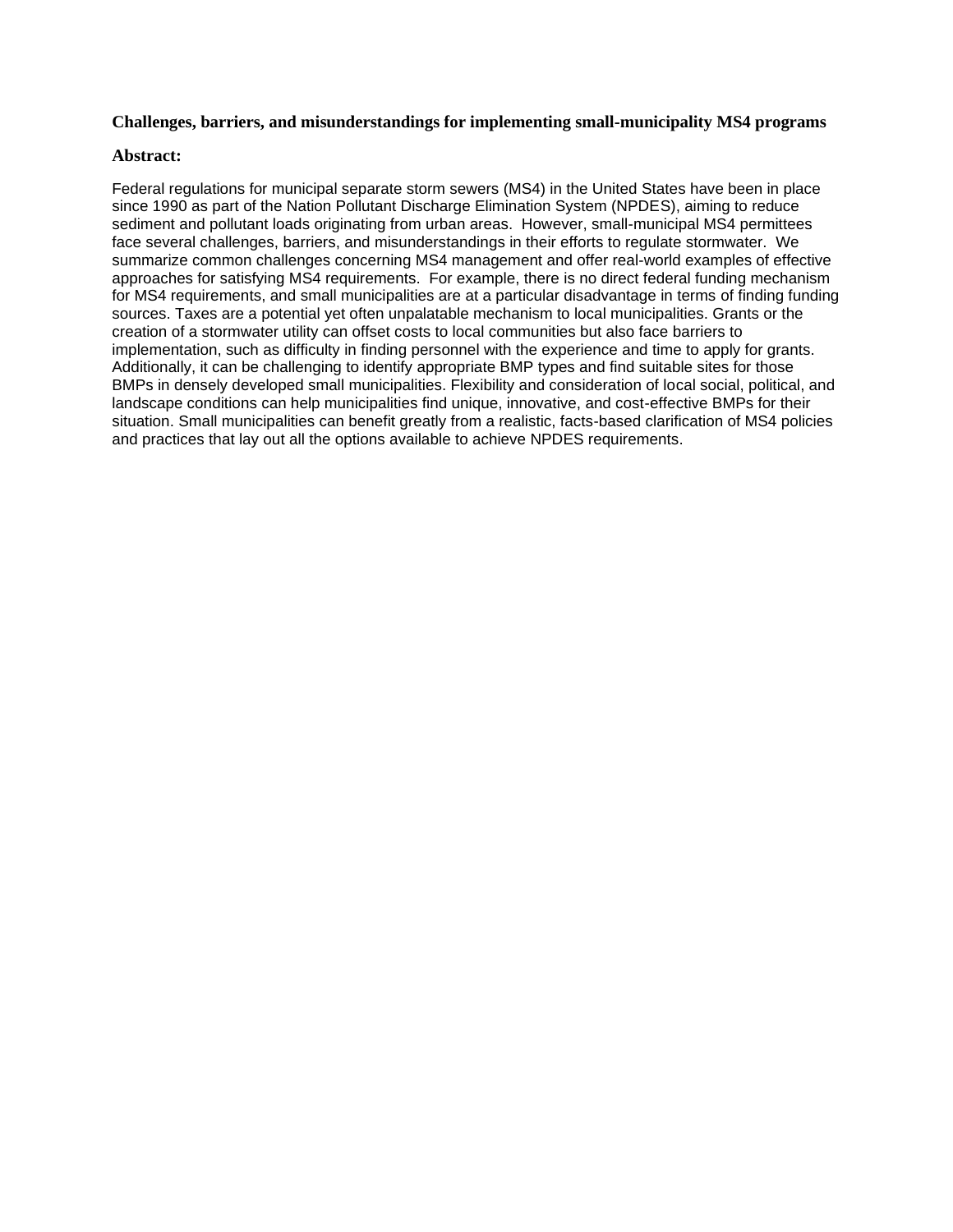# **Long-term trends to quantify recovery from abandoned mine drainage and Freshwater Salinization Syndrome impacts in Pennsylvania.**

#### **Abstract:**

Legacy databases are notoriously difficult to extract meaningful information from, due to differences in analytical tests, reporting limits, and data structure. However, if legacy databases can be linked with their recent counterparts, long-term trend estimation can quantify changes to water quality. Best practices for linking historic and recent data will be briefly covered. Trend estimation results across diverse Pennsylvania watersheds will be detailed. Historically mined watersheds show recovery from metals pollution and acidic conditions. Similarly, agricultural watersheds show decreasing nutrient trends. While these results are encouraging, water chemistry parameters that have not been the focus of management activities are becoming problematic. Specifically, base cations (calcium, magnesium), sulfate, hardness, alkalinity, pH, and specific conductance are increasing steadily. These increases are consistent with the 'Freshwater Salinization Syndrome' that has been documented nationwide. This presentation is intended to give context to discussions surrounding water quality baselines by placing current conditions into historical context. These concepts have implications for anti-degradation programs. Also, the biological repercussions of freshwater salinization are not well understood, and should be the focus of increased research, especially in the mid-Atlantic region where instruments of salinization (e.g., urbanization and agriculture) are ubiquitous.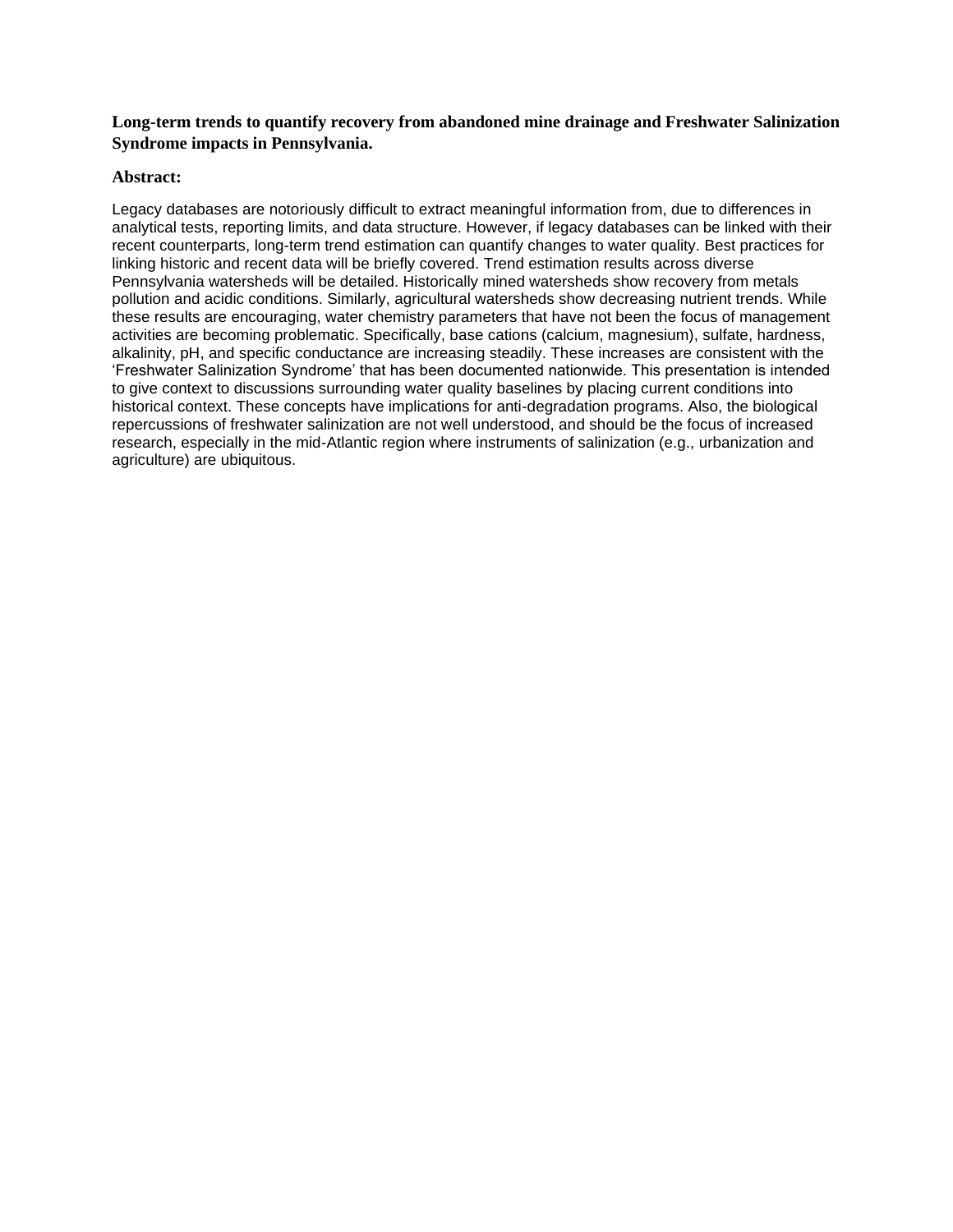# **\*Leveraging an inter-organizational dataset and joint species distribution modeling to understand inland fish communities within the Chesapeake Bay Watershed**

#### **Abstract:**

To meet management needs within the Chesapeake Bay watershed to assess the biological condition of streams we have compiled a database of fish sampling information compiled from over 20 independent agencies and organizations across the region. These data present a unique opportunity to investigate the distributions and composition of fish communities at a wide spatial scale and to inspect the environmental drivers influencing them. Furthermore, recent advances in the use of applying Bayesian approaches in joint species distribution models (jSDMs), which not only leverage the environmental conditions associated with species observations but also their co-occurrence patterns with other species, may offer a valuable approach to analyze this broad dataset. However, these techniques have yet to be applied widely to modeling distributions of freshwater fishes. Here, we apply a jSDM approach to analyze this unique dataset and use environmental data summarized to the National Hydrography Dataset (NHD). Initial findings suggest that we can use jSDMs to construct reliable estimates of species occurrence across a wide array of fish species when data from multiple sampling programs are combined including for key species of management interest.